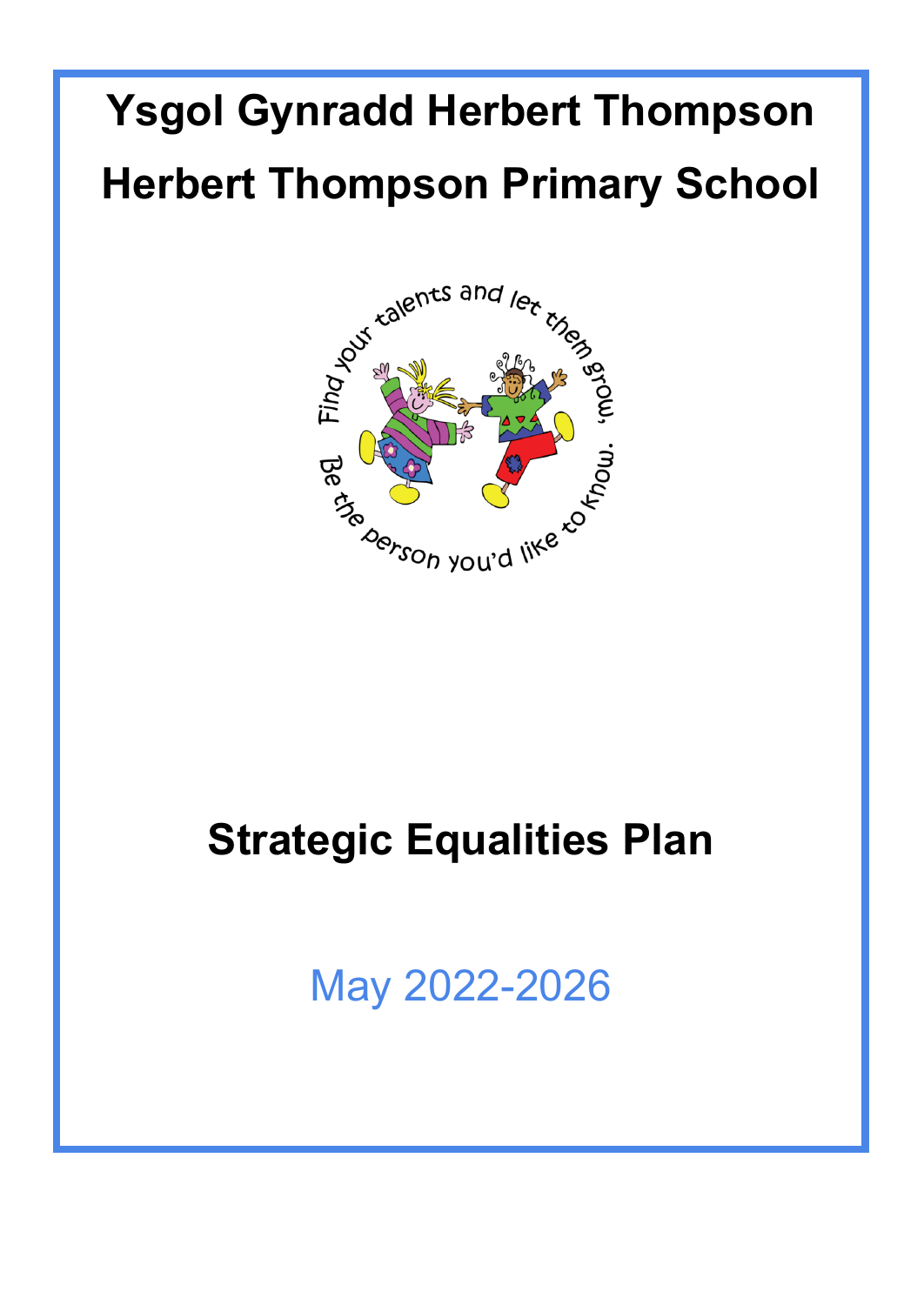#### **PURPOSE OF THE PLAN**

To ensure a fully inclusive environment for all, promote equality, embed fairness and eliminate discrimination.

**The protected characteristics are:**

- **● Age**
- **● Disability**
- **● Gender re-assignment**
- **● Marriage and civil Partnership**
- **● Pregnancy and maternity**
- **● Race**
- **● Religion or belief**
- **● Sex**
- **● Sexual orientation**

#### **Priority One: Additional Learning Needs (ALN) Reform Implementation**

#### **Objective/s:**

1. To fully implement and embed the principles and practices of the new Additional Learning Needs and Educational Tribunal Act (Wales) 2018 to ensure the successful inclusion of all pupils with additional learning needs (specifically with regard to the protective characteristics of age and disability).

#### **The Additional Learning Needs Code for Wales 2021**

[https://gov.wales/sites/default/files/publications/2021-03/210326-the-additional-learning-needs-code-for-w](https://gov.wales/sites/default/files/publications/2021-03/210326-the-additional-learning-needs-code-for-wales-2021.pdf) [ales-2021.pdf](https://gov.wales/sites/default/files/publications/2021-03/210326-the-additional-learning-needs-code-for-wales-2021.pdf)

A disability (within the meaning of the Equality Act 2010) which prevents or hinders the child from making use of facilities for education or training of a kind generally provided for others of the same age in mainstream maintained schools.

#### **Success Criteria:**

- *● The legislative framework is used fully to support all children of compulsory school age or below with ALN.*
- *● There is increased participation of children and their parents including their views, wishes and feelings in relation to ALN and Additional Learning Provision (ALP).*
- *● There is an integrated and collaborative approach when planning and monitoring to fully meet learners needs and this facilitates early, timely and effective interventions.*
- *● There is a fair and transparent system for providing information and advice and resolving concerns.*

| <b>Strategically Planned Tasks</b>                    | Who?    | <b>Timescales</b> | <b>Monitoring &amp;</b><br><b>Evaluation</b> |
|-------------------------------------------------------|---------|-------------------|----------------------------------------------|
| ALNCo trains all staff in relevant aspects of the new | l ALNCo |                   | September 2022 -   Feedback & Discussions    |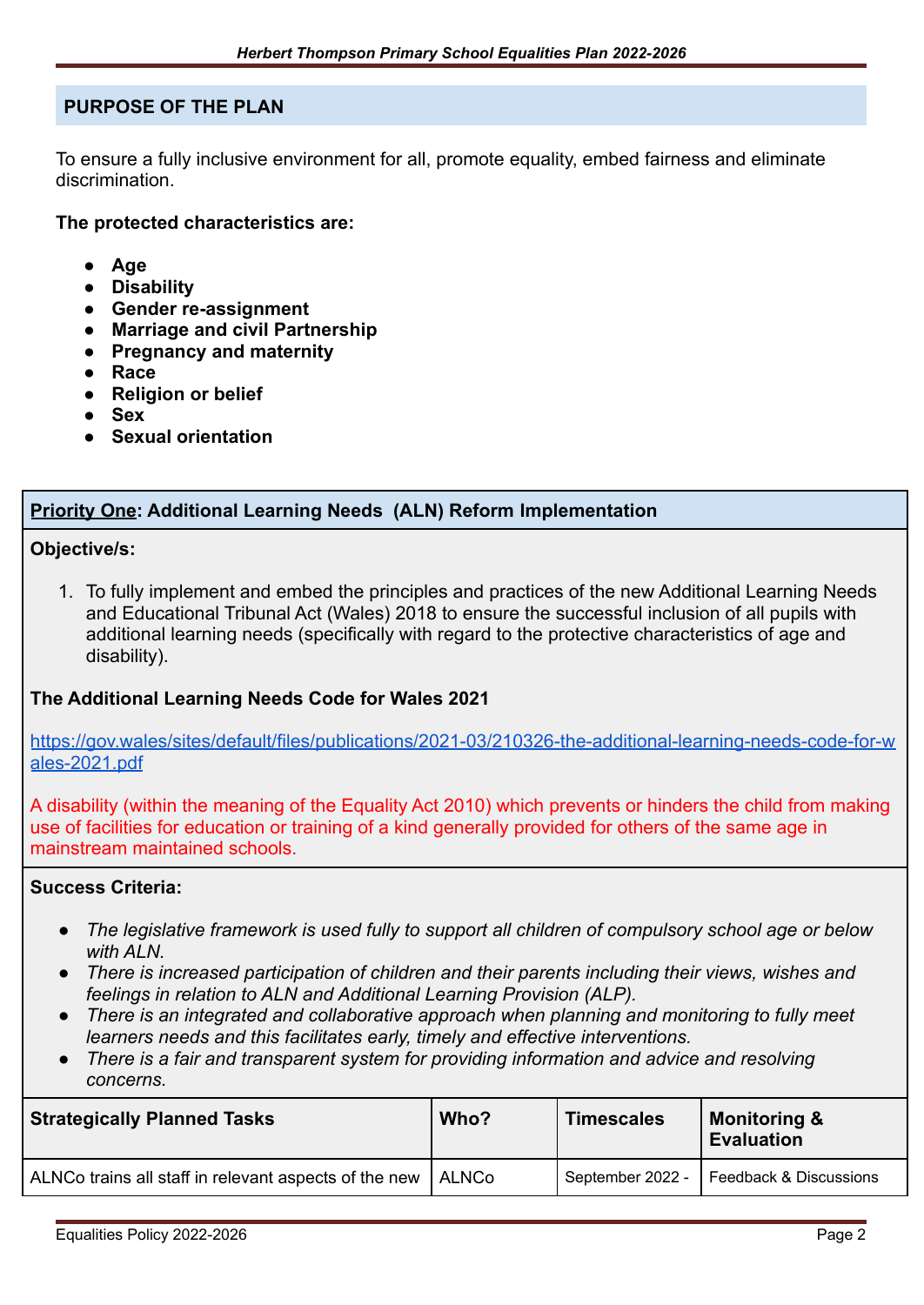| ALNET Act and ALN Code of Practice.                                                                                                                                                                                                                                                                                 |                                                 | Ongoing<br>Act came into<br>force 1st January<br>2022 | Scrutiny of ALN<br>documentation                                                         |
|---------------------------------------------------------------------------------------------------------------------------------------------------------------------------------------------------------------------------------------------------------------------------------------------------------------------|-------------------------------------------------|-------------------------------------------------------|------------------------------------------------------------------------------------------|
| Implementation of the ALN Act:                                                                                                                                                                                                                                                                                      | <b>ALNCo</b>                                    | 2021-2024                                             | <b>Stakeholders</b>                                                                      |
| The ALN system commenced for all children, up to Year<br>10.                                                                                                                                                                                                                                                        | <b>SLT</b><br>All Staff                         | From 1st<br>September 2021                            | Responses/Discussions<br>Liaison with LA and<br>Specialist teams                         |
| The ALN system will be commences for children up to<br>and including Year 10 who have special education<br>provision.                                                                                                                                                                                               |                                                 | From 1st January<br>2022                              |                                                                                          |
| <b>Phased implementation:</b>                                                                                                                                                                                                                                                                                       |                                                 |                                                       |                                                                                          |
| Children in mandated year groups - Nursery, Years 1<br>and 2, Year 3 and Year 5 will be moved from SEN<br>systems to the new ALN system.                                                                                                                                                                            |                                                 | 2022-2023                                             |                                                                                          |
| Children with special education provision (SEP) via early<br>years action/early year action plus or school<br>action/school action plus who are not in Nursery, Y1 or 2,<br>Year 3 or year 5. Children who have a statement of SEN<br>or are involved in the SEN statement process.                                 |                                                 | September 2022<br>onwards                             |                                                                                          |
| ALNCo to continue to attend all relevant professional<br>learning, workshops and network meetings, including<br>cluster ALNCo meetings and ALNCo forums, to upskill all<br>staff and keep abreast of policy and procedures<br>(including any changes).                                                              | <b>ALNCo</b>                                    | September 2021 -<br>ongoing to 2026                   | Cluster meetings/LA forum<br>minutes.                                                    |
| Development of Education Health Care Plans for pupils<br>with disabilities that are not additional learning needs.                                                                                                                                                                                                  | <b>ALNCo</b>                                    | September 2021 -<br>ongoing to 2026                   | Review of documentation<br>and advice from specialist<br>teams as needed.                |
| Ongoing improvement and development of accessibility<br>within the school for pupils, staff and visitors with<br>disabilities.<br><b>Current Accessibility Plan:</b><br>https://docs.google.com/document/d/1sf91y6xpwmprHttF<br>i9tXOHJY2H7VmmCE/edit?usp=sharing&ouid=1136171<br>60790942671235&rtpof=true&sd=true | Headteacher<br><b>SLT</b><br>Estates<br>Manager | September 2021 -<br>ongoing to 2026                   | All stakeholders<br>SOP LA                                                               |
| Review and amend the ALN self-evaluation practices<br>and policies to ensure that we are fully identifying the<br>best practice, progress and areas for further<br>development or improvement.                                                                                                                      | <b>ALNCo</b><br>Headteacher<br><b>SLT</b>       | September 2022 -<br>Ongoing                           | <b>Self Evaluation</b><br>Programme 22-23<br><b>Self Evaluation Rolling</b><br>(Ongoing) |
| To ensure pupils and their carers are fully involved in the<br>ALN processes and ALP with opportunities to express<br>their views, wishes and feelings through Person Centred<br>Meetings (PCM).                                                                                                                    | <b>ALNCo</b>                                    | Ongoing - 2026                                        | Review of PCP minutes,<br><b>IDPs and stakeholders</b><br>responses.                     |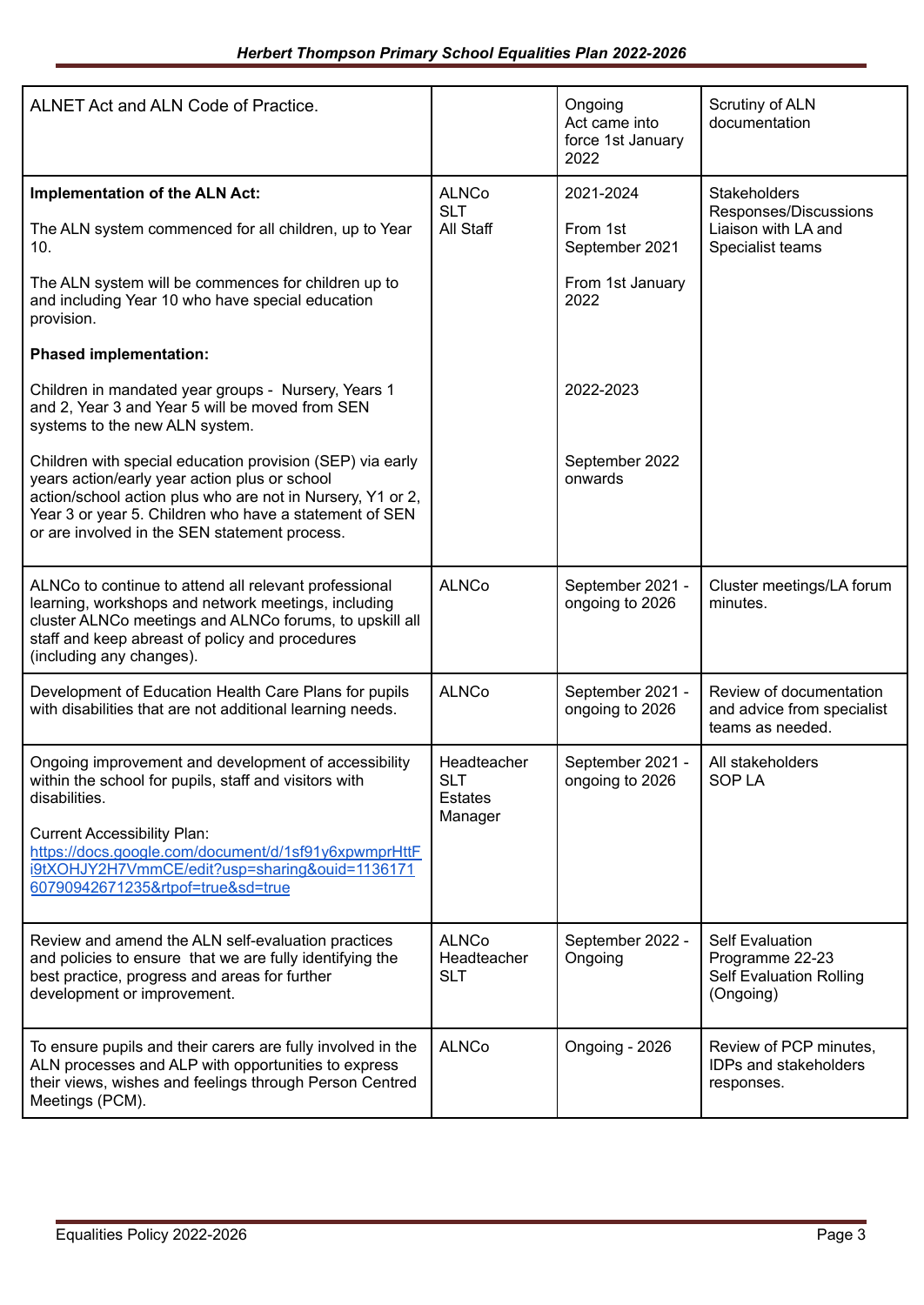#### **Priority Two: Relationships and Sexuality Education (RSE).**

#### **Objective/s:**

- 2. To ensure that Relationships and Sexuality Education (RSE) is effectively interwoven into the school led curriculum to meet the needs of all learners and to meet all statutory requirements (with due regard for the protective characteristics e.g.sex and sexual orientation).
- 3.

#### **Legislation Information**

**[https://hwb.gov.wales/curriculum-for-wales/designing-your-curriculum/cross-cutting-themes-for-d](https://hwb.gov.wales/curriculum-for-wales/designing-your-curriculum/cross-cutting-themes-for-designing-your-curriculum/#relationships-and-sexuality-education) [esigning-your-curriculum/#relationships-and-sexuality-education](https://hwb.gov.wales/curriculum-for-wales/designing-your-curriculum/cross-cutting-themes-for-designing-your-curriculum/#relationships-and-sexuality-education)**

**<https://hwb.gov.wales/curriculum-for-wales/summary-of-legislation/>**

#### **Success Criteria:**

- *● The legislation is fully met and reviewed often in order to meet the needs of all learners.*
- *● RSE has a positive and empowering role in learners' education and plays a vital role in supporting them to realise the [four purposes](https://hwb.gov.wales/curriculum-for-wales/designing-your-curriculum/developing-a-vision-for-curriculum-design/#curriculum-design-and-the-four-purposes) as part of a whole-school approach.*
- *● Learners are supported to form and maintain a range of relationships, all based on mutual trust and respect.*
- *● As learners move through the school they begin to develop an understanding of sexuality with an emphasis on rights, health, equality and equity empowers learners to understand themselves, take responsibility for their own decisions and behaviours, and form relationships that are fully inclusive, reflecting [diversity](https://hwb.gov.wales/curriculum-for-wales/designing-your-curriculum/cross-cutting-themes-for-designing-your-curriculum/#diversity) and promoting respect.*

| <b>Strategically Planned Tasks</b>                                                                                                                                                                                                                                                                                                                                                                                                                                                              | Who?                                         | <b>Timescales</b>           | <b>Monitoring &amp;</b><br><b>Evaluation</b>                                                  |
|-------------------------------------------------------------------------------------------------------------------------------------------------------------------------------------------------------------------------------------------------------------------------------------------------------------------------------------------------------------------------------------------------------------------------------------------------------------------------------------------------|----------------------------------------------|-----------------------------|-----------------------------------------------------------------------------------------------|
| Curriculum leader to continue to build on previous<br>research, enquiry and professional learning to continue<br>to shape the RSE curriculum.                                                                                                                                                                                                                                                                                                                                                   | <b>TLR Lead</b>                              | From Autumn 21 -<br>Ongoing | Whole staff and Teulu<br>Team scrutiny.                                                       |
| Ensure the RSE curriculum is fully inclusive for all, and<br>adequately promotes equality, embeds fairness and<br>eliminates discrimination; particularly focussing on the<br>protected characteristics:<br>Age<br>$\bullet$<br><b>Disability</b><br>$\bullet$<br><b>Gender re-assignment</b><br>$\bullet$<br><b>Marriage and civil Partnership</b><br>$\bullet$<br><b>Pregnancy and maternity</b><br>Race<br>$\bullet$<br><b>Religion or belief</b><br><b>Sex</b><br><b>Sexual orientation</b> | <b>TLR Lead</b><br>Teulu Teams<br>H & W Lead | From Autumn 21 -<br>Ongoing | Work scrutiny<br>Stakeholder views,<br>including questionnaires<br>and listening to learners. |
| Consult all stakeholders in the process of developing the<br>RSE element of the curriculum and ensure due regard<br>for their views and feelings when shaping the curriculum.                                                                                                                                                                                                                                                                                                                   | <b>TLR Lead</b>                              | From Autumn 21 -<br>Ongoing | Stakeholders views.                                                                           |
| Ascertain staff members views on what is needed for the                                                                                                                                                                                                                                                                                                                                                                                                                                         | <b>TLR Lead</b>                              | From Autumn 21.             | Stakeholders views.                                                                           |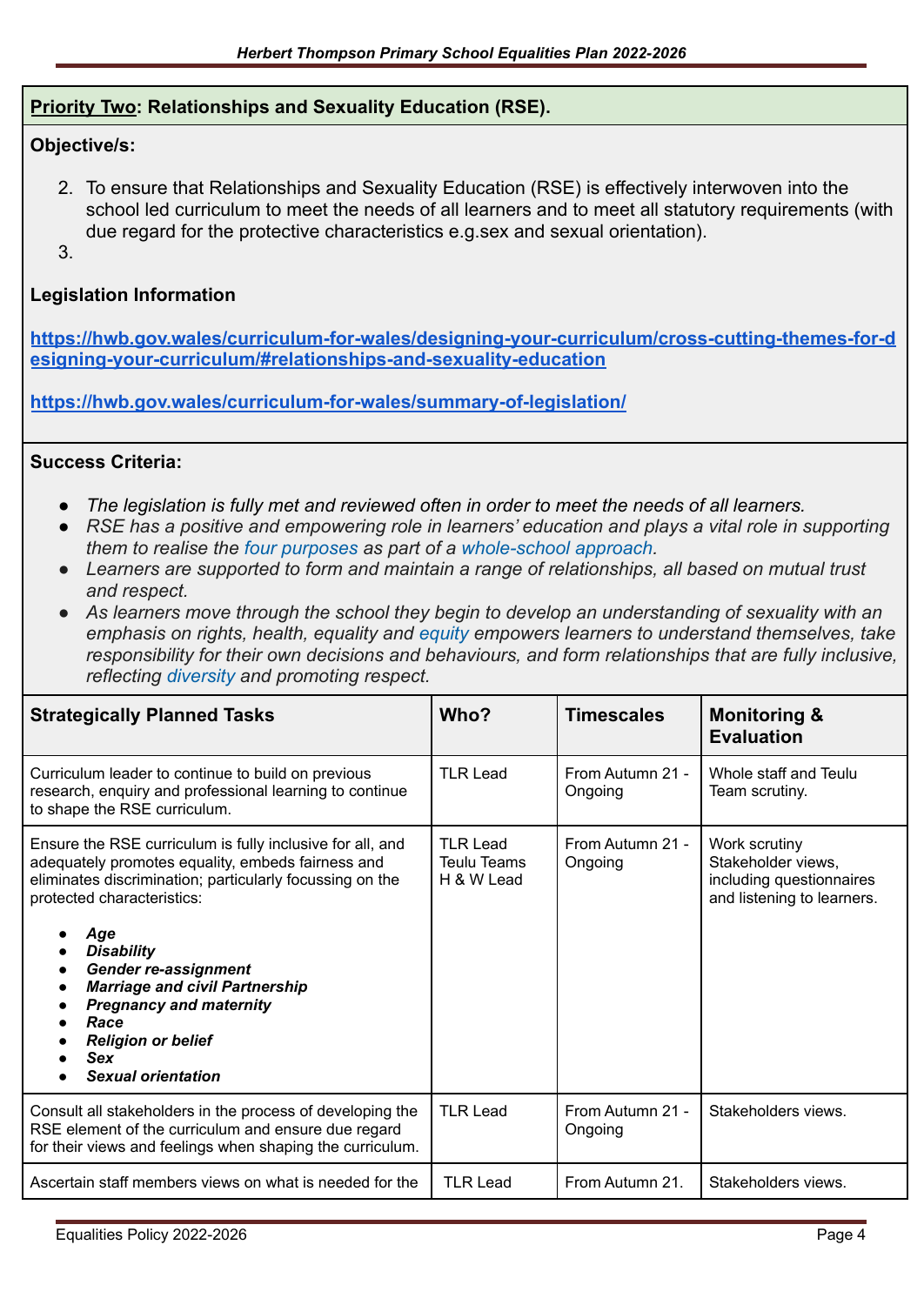| RSE curriculum and liaison with cluster colleagues and<br>RSE Leads.                                                                                                                                                                                                                                                                                                                                                                |                                             | Cluster<br>Collaboration:<br>May 2022<br>Continue over<br>time. |                                                                                           |
|-------------------------------------------------------------------------------------------------------------------------------------------------------------------------------------------------------------------------------------------------------------------------------------------------------------------------------------------------------------------------------------------------------------------------------------|---------------------------------------------|-----------------------------------------------------------------|-------------------------------------------------------------------------------------------|
| Ongoing professional learning, coaching and support for<br>all staff in relation to the requirements of the RSE<br>curriculum, particularly in relationship to elements of the<br>protective characteristics.                                                                                                                                                                                                                       | <b>TLR Lead</b>                             | Ongoing over<br>time.                                           | Work scrutiny<br>Stakeholder views.<br>including questionnaires.<br>Analysis of planning. |
| Create resources and model lesson plans to support the<br>teaching of RSE.                                                                                                                                                                                                                                                                                                                                                          | <b>TLR Lead</b><br>H & W Lead               | Spring/Summer<br>2022.<br>Add to this as<br>needed - ongoing.   | Scrutiny of resources.<br>Discussion with staff.                                          |
| Ensure governors are kept abreast of changes and plans<br>for RSE, including reviews of the progress made and any<br>potential improvements needed.                                                                                                                                                                                                                                                                                 | <b>TLR Lead</b><br>Governors<br>Headteacher | April 2022<br><b>July 2022</b><br>Ongoing as<br>necessary       | Governor minutes.<br>Link Governor minutes.                                               |
| Create a policy for RSE and take to governors for<br>approval ahead of the roll out for September 2022.                                                                                                                                                                                                                                                                                                                             | <b>TLR Lead</b><br>Governors                | <b>July 2022</b><br>Review as per<br>policy review<br>schedule  | Governor minutes.<br>Link Governor minutes.                                               |
| Based on research and in order to ensure mandatory<br>elements are fully addressed, ensure the RSE curriculum<br>is based on healthy relationships based on mutual trust<br>and respect.<br>It should link very closely to the value topics that make<br>up the school led curriculum, which includes:<br>Respect<br><b>Diversity</b><br>Care<br>Security<br>Achievement<br>Determination                                           | <b>TLR Lead</b><br>All Staff                | Ongoing                                                         | Work scrutiny<br>Stakeholder views,<br>including questionnaires.<br>Analysis of planning. |
| Taking into consideration the development levels of<br>learners:<br>Ensure the curriculum is always under review and<br>provides opportunities for learners to develop an<br>understanding of sexuality with an emphasis on rights,<br>health, equality and equity and empowers learners to<br>understand themselves, take responsibility for their own<br>decisions and behaviours, reflecting diversity and<br>promoting respect. | <b>TLR Lead</b><br><b>SLT</b><br>H & W Lead | Ongoing                                                         | Work scrutiny<br>Stakeholder views,<br>including questionnaires.<br>Analysis of planning. |
| Effective communication for parents prior to the roll out of<br>the RSE element of the curriculum and throughout as<br>needed, e.g. through videos explaining each or the<br>strands/themes that will be taught and that there is no<br>right to withdraw.                                                                                                                                                                          | <b>TLR Lead</b>                             | Summer 2022<br>Ongoing as<br>needed                             | Stakeholders views<br>Discussion                                                          |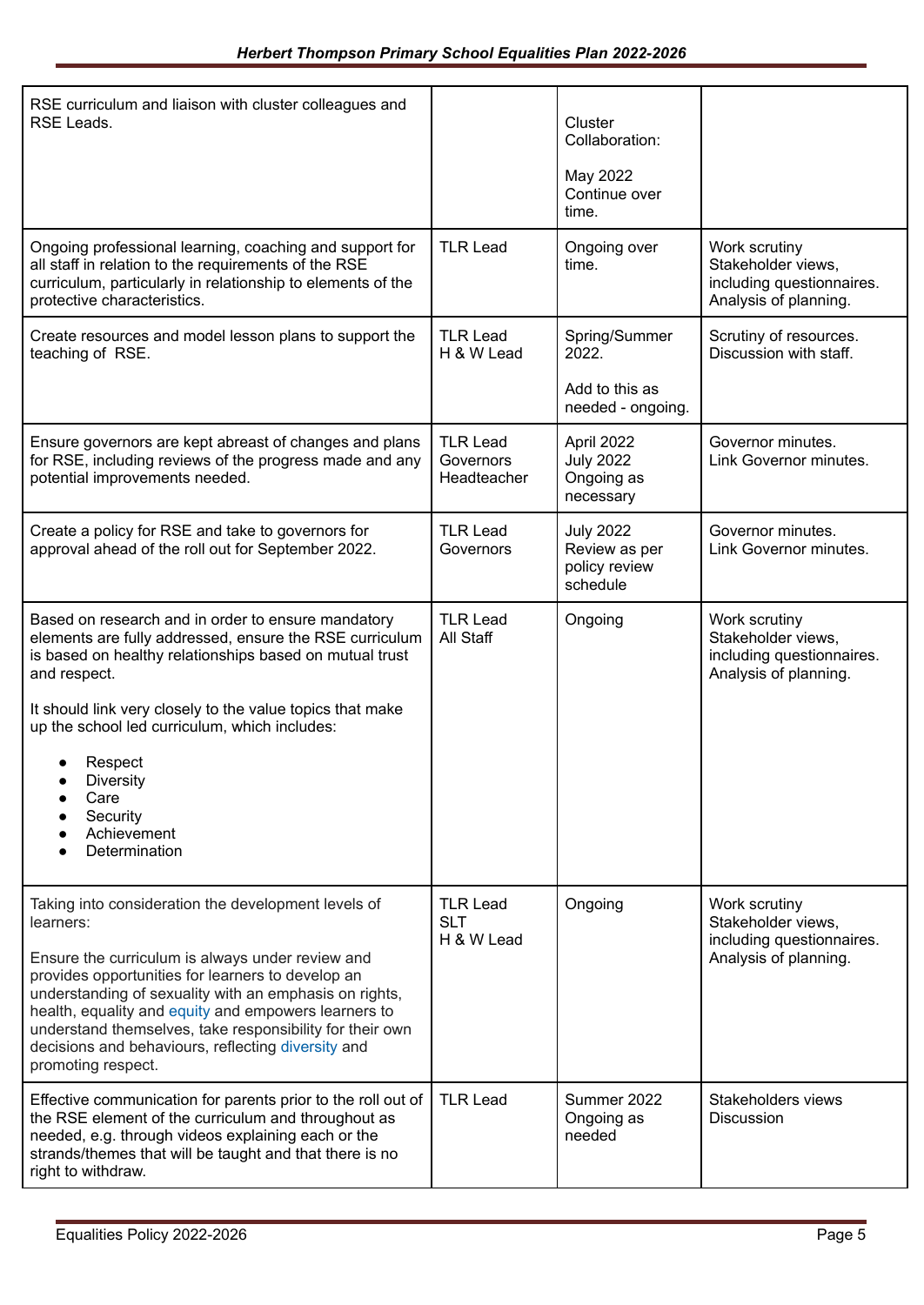| Optional meetings will be provided for parents/carers to<br>discuss the requirements and content of the RSE<br>curriculum. |  |  |
|----------------------------------------------------------------------------------------------------------------------------|--|--|
|----------------------------------------------------------------------------------------------------------------------------|--|--|

### **Priority Three: Religion, Values and Ethics (RVE).**

#### **Objective/s:**

3. To ensure the Religion, Values and Ethics curriculum teaches about a wide range of religions and beliefs, including non religious and philosophical beliefs (with due regard for the protective characteristics, e.g. religion or belief).

#### **Guidance:**

**[https://hwb.gov.wales/curriculum-for-wales/humanities/designing-your-curriculum/#religion,-value](https://hwb.gov.wales/curriculum-for-wales/humanities/designing-your-curriculum/#religion,-values-and-ethics-guidance) [s-and-ethics-guidance](https://hwb.gov.wales/curriculum-for-wales/humanities/designing-your-curriculum/#religion,-values-and-ethics-guidance)**

#### **Success Criteria**

- *● The statutory and mandatory requirements of the Curriculum for Wales Religion, values and ethics (RVE) will be fully realised.*
- *● RVE is fully embedded in the Humanities AoLE.*
- *● The disciplines within Humanities share many common themes, concepts and transferable skills, whilst having their own discrete body of knowledge and skills ensuring a fully inclusive curriculum.*

| <b>Strategically Planned Tasks</b>                                                                                                                                                                                                                                                                    | Who?                                                    | <b>Timescales</b>                                       | <b>Monitoring &amp;</b><br><b>Evaluation</b>                               |
|-------------------------------------------------------------------------------------------------------------------------------------------------------------------------------------------------------------------------------------------------------------------------------------------------------|---------------------------------------------------------|---------------------------------------------------------|----------------------------------------------------------------------------|
| Ensure that a lead teacher is established for Religion,<br>Values & Ethics to work as part of the Humanities AoLE<br>Team.                                                                                                                                                                            | Headteacher                                             | <b>June 2022</b>                                        | <b>Discussions</b>                                                         |
| RVE lead teacher to read and undertake professional<br>learning on new locally-agreed syllabus (when<br>published).                                                                                                                                                                                   | <b>RVE Lead</b>                                         | To be determined<br>by release of LA<br>agreed syllabus | <b>Discussions</b>                                                         |
| RVE lead teacher to link with cluster colleagues to share<br>practice and co-construct elements of the RVE<br>curriculum.                                                                                                                                                                             | RVE Lead<br><b>Cluster Leads</b><br>Cluster<br>Convenor | To begin Summer<br>Term 2022 - 2026<br>as necessary     | <b>Minutes</b><br><b>Stakeholder Views</b>                                 |
| RVE lead teacher to train staff and provide regular<br>professional learning sessions on expectations and<br>practice of RVE and to work within Teulu Teams to<br>embed elements of this within the school led curriculum.<br>Focus on the protective characteristics and how these<br>influence RVE. | RVE Lead<br>All Staff                                   | Ongoing - 2026                                          | <b>Minutes</b><br><b>Stakeholder Views</b><br><b>SLT Quality Assurance</b> |
| Curriculum design in line with statutory requirements of<br>CfW and with due regard to the school context with<br>regards to beliefs and religions (including non-religious<br>and philosophical beliefs).                                                                                            | <b>RVE Lead</b><br>All Staff                            | Ongoing - 2026                                          | Work scrutiny<br>All Stakeholder Views<br><b>SLT Quality Assurance</b>     |